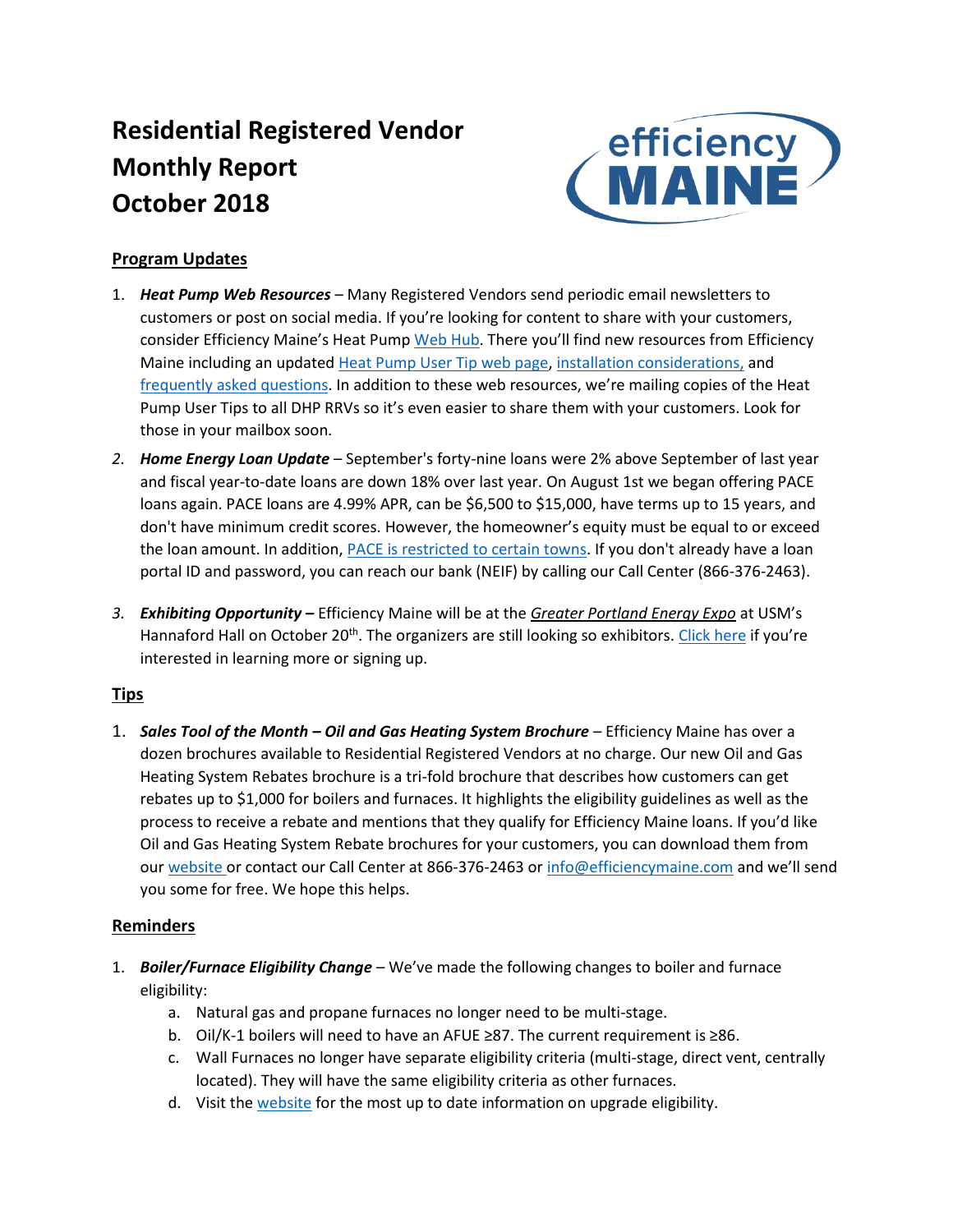2. *Low Income Heat Pump Water Heater Installation Rebate* – Efficiency Maine has announced a new installation rebate (up to \$400) for the installation of heat pump water heaters in low-income households. This offer is in addition to the \$750 mail-in and instant rebates available for the purchase of qualifying units at participating locations. Currently available through December 31, 2018, this offer is appropriate for low-income residents who are replacing an electric resistance water heater located in a basement. The basement should remain over 35°F, not be intentionally heated, be at least 100 square feet in area, and be at least 6 feet tall. Eligible residents are those who directly pay their electric bill (electricity costs cannot be included in rent) and participate in a federal or state program that is based on low-income status. Note that the program and incentives are subject to change or termination. Consult Efficiency Maine website to confirm current program terms, rebate availability, and forms.

# **Fact of the Month**

• ENERGY STAR's 2017 Unit Shipment Data Summary Report shows that 72,000 heat pump water heaters were shipped nationally in calendar year 2017. Efficiency Maine rebated more than 6,500 units in 2017, over 9% of the country's shipments!

| HESP Rebates – Last 12 Months |                |            |                |              |                |              |                |              |                |               |                |          |
|-------------------------------|----------------|------------|----------------|--------------|----------------|--------------|----------------|--------------|----------------|---------------|----------------|----------|
| Year:                         | 2017           | 2017       | 2017           | 2018         | 2018           | 2018         | 2018           | 2018         | 2018           | 2018          | 2018           | 2018     |
| <b>HESP Rebate</b>            | Oct            | <b>Nov</b> | <b>Dec</b>     | Jan          | Feb            | Mar          | Apr            | May          | Jun            | Jul           | Aug            | Sep      |
| Type                          |                |            |                |              |                |              |                |              |                |               |                |          |
| <b>Ductless Heat</b>          | 487            | 531        | 417            | 290          | 330            | 229          | 258            | 385          | 523            | 619           | 543            | 362      |
| Pump                          |                |            |                |              |                |              |                |              |                |               |                |          |
| <b>Boiler</b>                 | 77             | 89         | 70             | 71           | 118            | 66           | 68             | 100          | 80             | 106           | 79             | 97       |
| Air Sealing                   | 68             | 120        | 79             | 99           | 154            | 99           | 85             | 86           | 73             | 91            | 70             | 70       |
| <b>Attic Insulation</b>       | 53             | 83         | 53             | 69           | 98             | 67           | 54             | 47           | 6              | 59            | 52             | 41       |
| <b>Basement</b>               | 29             | 48         | 29             | 35           | 62             | 34           | 40             | 25           | 5              | 45            | 37             | 28       |
| Insulation                    |                |            |                |              |                |              |                |              |                |               |                |          |
| Furnace                       | 23             | 18         | 23             | 38           | 26             | 15           | 22             | 23           | 15             | 18            | 32             | 29       |
| Wall Insulation               | 15             | 26         | 16             | 14           | 23             | 20           | 12             | 5            | 3              | 18            | 18             | 20       |
| Pellet Boiler                 | 13             | 14         | 5              | 2            | 7              | 2            | 3              | 3            | $\mathbf{1}$   | $\mathfrak z$ | $\overline{2}$ | 2        |
| <b>Pellet Stove</b>           | 5              | 8          | 5              | 7            | 18             | 7            | 6              | 9            | 4              | 10            | 8              | 10       |
| Wood Stove                    | $\overline{2}$ | 1          | $\overline{2}$ | $\mathbf{1}$ | $\overline{2}$ | $\Omega$     | $\overline{2}$ | 3            | $\overline{2}$ | 5             | 9              | 15       |
| Geothermal HP                 | 0              | 5          | $\mathbf{1}$   | 4            | $\mathbf{1}$   | $\mathbf{1}$ | 0              | $\mathbf{1}$ | $\overline{2}$ | 1             | $\overline{2}$ | $\Omega$ |
| <b>Total Measures</b>         | 772            | 943        | 700            | 630          | 839            | 540          | 550            | 687          | 714            | 974           | 852            | 674      |
| <b>Installed</b>              |                |            |                |              |                |              |                |              |                |               |                |          |

### **Home Energy Savings Program (HESP)**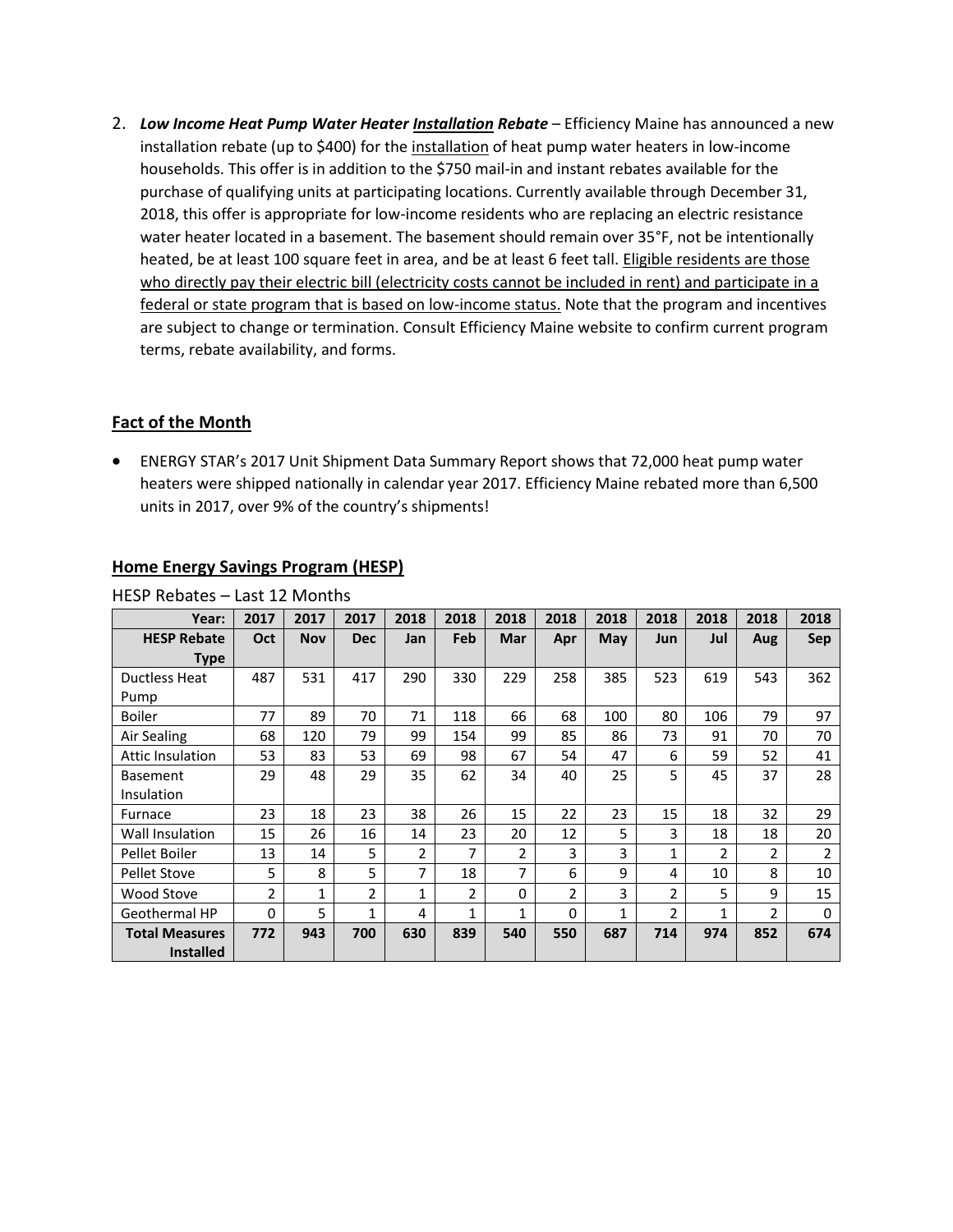

# HESP Year-Over-Year Comparison

| #            | <b>HESP Rebate Type</b>         | <b>FYTD</b>    | <b>FYTD</b> | <b>FYTD</b> | <b>FYTD</b> | <b>FYTD</b> |
|--------------|---------------------------------|----------------|-------------|-------------|-------------|-------------|
|              |                                 | 15             | 16          | 17          | 18          | 19          |
| $\mathbf{1}$ | Ductless Heat Pump              | 2,509          | 1,493       | 1,450       | 1,622       | 1,524       |
| 2            | Air Sealing                     | 482            | 332         | 256         | 198         | 231         |
| 3            | <b>Boiler</b>                   | 156            | 136         | 177         | 175         | 282         |
| 4            | <b>Attic Insulation</b>         | 177            | 182         | 166         | 129         | 152         |
| 5            | <b>Basement Insulation</b>      | 173            | 108         | 84          | 67          | 110         |
| 6            | Furnace                         | 22             | 32          | 44          | 34          | 79          |
| 7            | Wall Insulation                 | 35             | 36          | 50          | 32          | 56          |
| 8            | Pellet Boiler                   | 97             | 23          | 14          | 5           | 6           |
| 9            | <b>Pellet Stove</b>             | 9              | 22          | 16          | 6           | 28          |
| 10           | Geothermal HP                   | 17             | 17          | 11          | 3           | 3           |
| 11           | Wood Stove                      | $\overline{2}$ | 8           | 7           | 0           | 29          |
|              | <b>Total Measures Installed</b> | 3,679          | 2,389       | 2,275       | 2,271       | 2,500       |

#### (July 1 – September 30; EXCLUDED 2nd zone mini-split and whole house heat pumps)

# **Affordable Heat Initiative (AHI)**

AHI Rebates – Last 12 Months

| Year:                               | 2017 | 2017       | 2017           | 2018     | 2018     | 2018 | 2018 | 2018       | 2018 | 2018 | 2018 | 2018       |
|-------------------------------------|------|------------|----------------|----------|----------|------|------|------------|------|------|------|------------|
| <b>AHI Rebate Type</b>              | Oct  | <b>Nov</b> | <b>Dec</b>     | Jan      | Feb      | Mar  | Apr  | <b>May</b> | Jun  | Jul  | Aug  | <b>Sep</b> |
| Upgrade Bundle                      | 40   | 52         | 30             | 34       | 30       | 33   | 44   | 210        | 179  | 155  | 162  | 121        |
| <b>Attic Insulation</b>             | ำ    | 5          | $\overline{2}$ | 4        | ⇁        | ⇁    | 5    | 5          | 5    | 8    | 6    | ⇁          |
| Wall Insulation                     | 0    | 0          | 1              | 0        | 1        | 2    | 1    |            | 0    | 1    | 0    | $\Omega$   |
| <b>Basement</b><br>Insulation       | 3    | 1          | ⇁              | 2        | 6        | 3    | 1    | 5          | 2    | 2    | 5    | 5          |
| Ductless Heat<br>Pumps              | 2    | $\Omega$   | $\Omega$       | $\Omega$ | $\Omega$ | 0    | 5    | 109        | 151  | 172  | 169  | 121        |
| <b>Total AHI</b><br><b>Activity</b> | 47   | 58         | 40             | 40       | 44       | 45   | 56   | 330        | 337  | 338  | 342  | 254        |